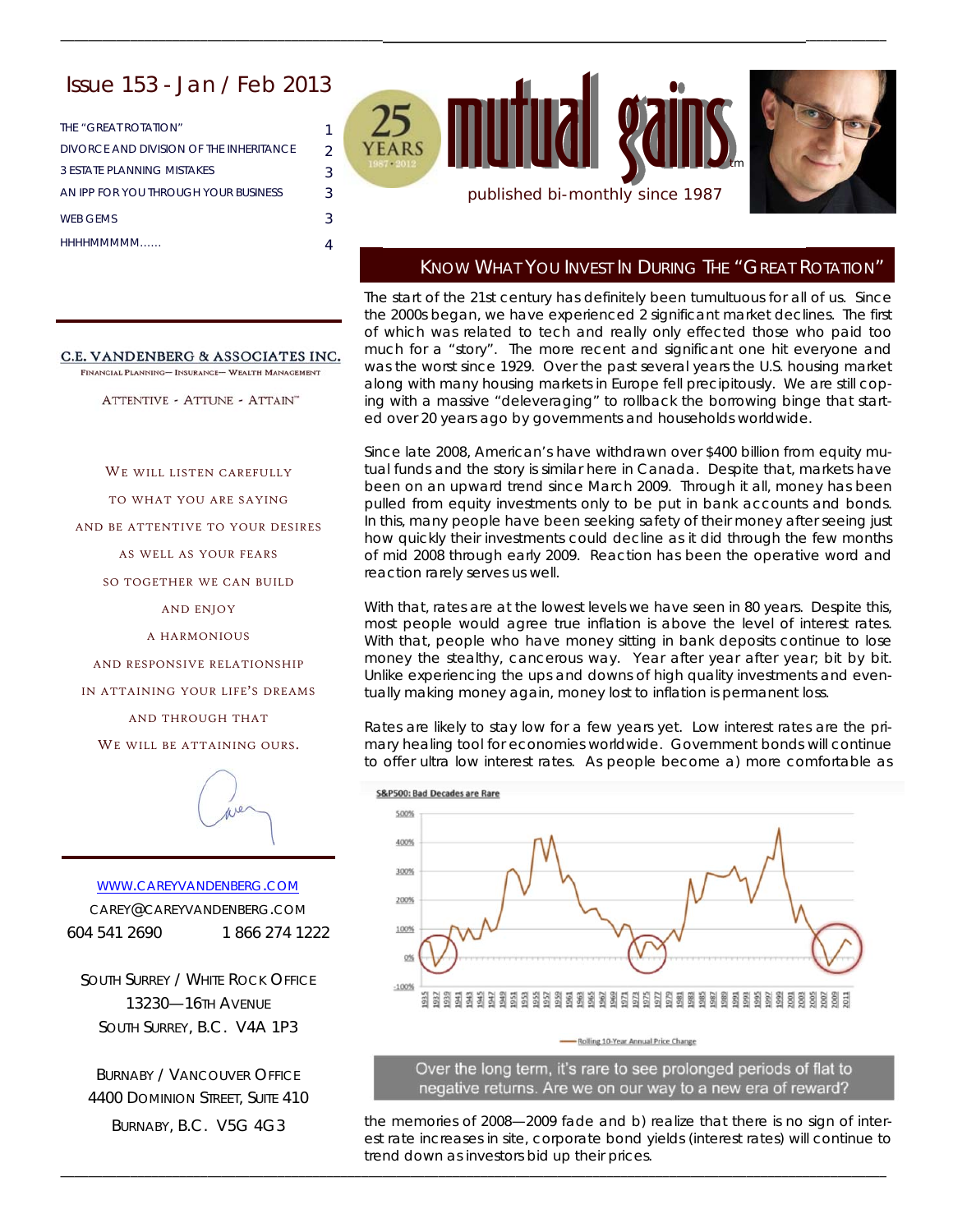### Page 2

This ever increasing move of money out of "cash" accounts is creating a trend some are calling "The Great Rotation". This Everest sized mountain of cash, which was built as equity markets have been trending upwards, is slowly moving from earning those miniscule rates of interest in search of a better "yield" (monthly, quarterly or annual income paid on an investment).

\_\_\_\_\_\_\_\_\_\_\_\_\_\_\_\_\_\_\_\_\_\_\_\_\_\_\_\_\_\_\_\_\_\_\_\_\_\_\_\_\_\_\_\_\_\_\_\_\_\_\_\_\_\_\_\_\_\_\_\_\_\_\_\_\_\_\_\_\_\_\_\_\_\_\_\_\_\_\_\_\_\_\_\_\_\_\_\_\_\_\_\_\_\_\_\_\_\_\_\_\_\_\_\_\_\_\_\_\_\_\_\_\_\_\_\_\_\_

This "Great Rotation" started out moving to corporate bonds. However, as the interest rates on these continue to decline, alternatives are being sought. The mistake being made by the masses is one of yield chasing, without really looking at the quality of the underlying investment. People are buying yield for the yield alone. I have been told by many of our Investment Management Partners, responsible for managing tens of billion dollars in assets, that there is a continuing tendency for investors to buy the highest yielding investments they can find, without analysis of the risk that is being taken.

Below you will see a simple financial analysis comparison between 2 companies to make this clearer. With it though, you will need a better understanding of some basic financial measurements.

P/E ratio is simply a basic measure of how much you are paying for a companies earnings. A lower PE is better. ROE is how efficient a company is with their

|                                               | Company A* | Company B <sup>*</sup> |
|-----------------------------------------------|------------|------------------------|
| P/E ratio (analyst estimate for current year) | 10.8       | 8.5                    |
| Return on equity (ROE)                        | 16.2       | 19.8                   |
| Total debt/capital                            | 65%        | 10%                    |
| 3 Year forward EPS growth                     | 7.4%       | 16.8%                  |
| Dividend yield                                | 4.2%       | 2.5%                   |

capital. Here, higher is what you want. Total debt/capital is simply how much debt is held. You can look at it like a mortgage on a house. A lower percentage is lower risk. EPS growth is how fast it is projected that the company's earnings will increase. Higher earnings growth could mean higher dividends paid out in the future. The last one is dividend yield. It is simply the dividend you are being paid as a percentage of a company's share price.

So what company would you buy? I think I know your answer and if my assumption is correct, it is a smart one.

There are a few things that don't show up here. One is the amount of a company's earnings that are being paid out as dividends. Some companies are boosting their dividends as high as possible by actually paying out close to 100% of their earnings. If there is just a slight hiccup in their earnings they may have to cut their dividend or borrow money to continue paying at the current rate. Ironically, the companies that offer the most upside and the lowest risk, are those that are paying out less than a 1/3rd of their earnings in dividends.

Again, the vast majority are buying their investments based on dividend yield alone. The result has been a lot of money over the past 4 years has chased the highest yielding, and although many don't realize it, the highest risk equity investments. There are many investments that nobody is looking at. This is leaving a lot of underappreciated gems available for purchase at great prices. These are being purchased by those that do what the majority aren't doing, digging. This is what my clients and I demand of the Investment Management Partners we use for our portfolios.

The last thing I will bring your attention to is the chart on the first page. This shows the diminishing returns we have seen over the past 15 years. We could most likely be at or near the bottom of many years of above average, compounding returns. Making sure you have the best investment portfolio, not simply the most comfortable, or highest payout on a monthly or quarterly basis should set you up very well in the "Great Rotation" ahead… with less risk.

## DIVORCE AND DIVISION OF INHERITANCE ASSETS

We live in a world of broken relationships. With it, comes the inevitable dividing of assets. What happens to assets that a couple has received through an inheritance or "gifts". How do assets that have come into the marriage or common law relationship get divided should either connection fall apart? For simplicity's sake we'll be talking in generalities as the rules vary greatly from province to province. This will become quite evident as you read on.

Spouses who are splitting will divide equally the value of all assets accumulated during the marriage. Spouses are allowed to keep the value of the assets they brought into the relationship. In a number of provinces however, the marital home is divided 50/50 no matter if one of the spouses owned the entire property out right before the marriage.

So what happens to the money, house or business you pass on to your adult offspring when they go through a divorce? Half could go to your ex-son or daughter in-law which may be fine to you. Relationships are initially entered into with the intent of lasting a life time and you may be quite okay with the money you gifted to children, either before or after your earthly residence ends. It doesn't have to be that way though, particularly if that thought makes you

\_\_\_\_\_\_\_\_\_\_\_\_\_\_\_\_\_\_\_\_\_\_\_\_\_\_\_\_\_\_\_\_\_\_\_\_\_\_\_\_\_\_\_\_\_\_\_\_\_\_\_\_\_\_\_\_\_\_\_\_\_\_\_\_\_\_\_\_\_\_\_\_\_\_\_\_\_\_\_\_\_\_\_\_\_\_\_\_\_\_\_\_\_\_\_\_\_\_\_\_\_\_\_\_\_\_\_\_\_\_\_\_\_\_\_\_\_\_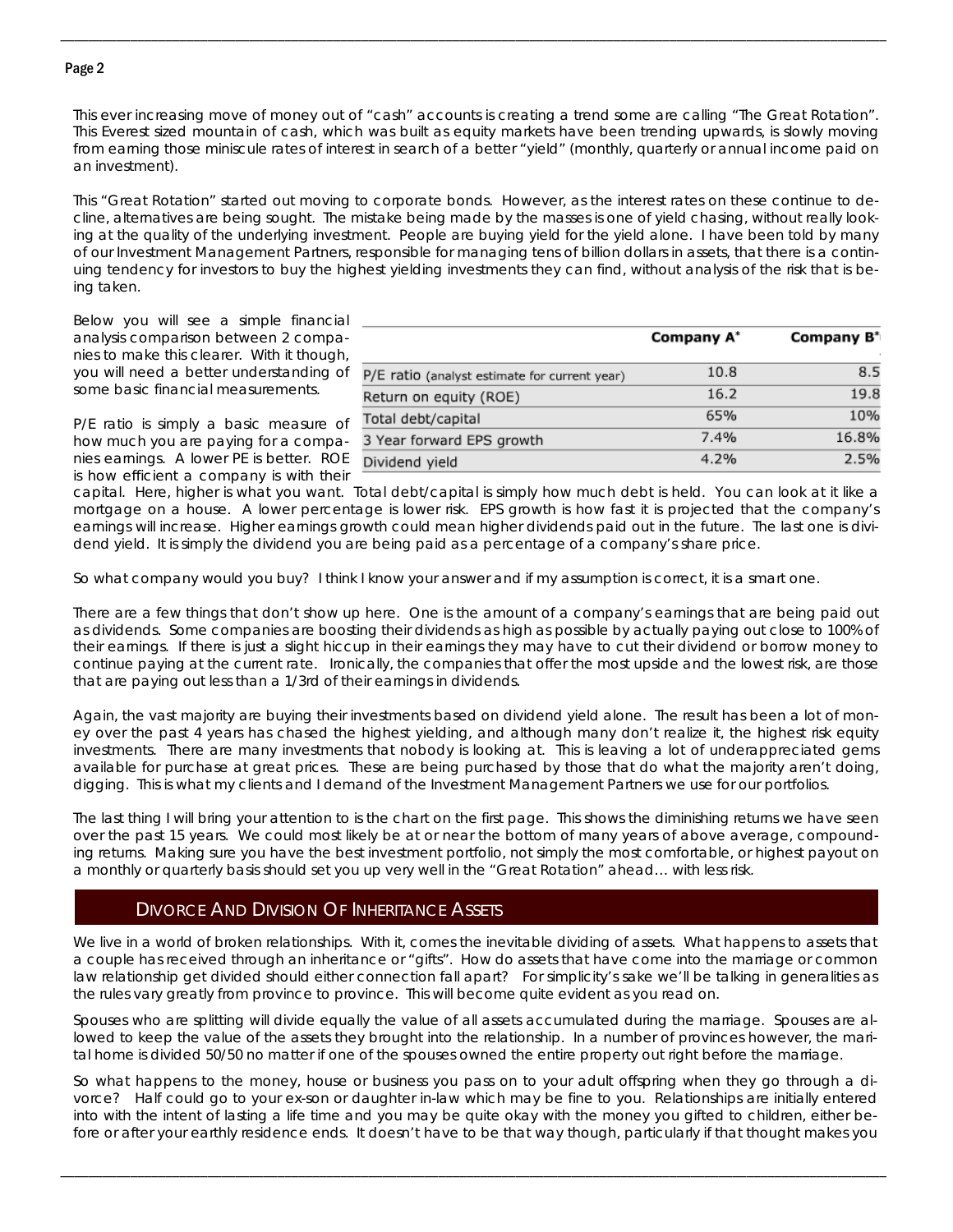#### *(Continued from page 2)*

shudder. If so, you just need to be strategic about how you spell things out.

The first is to have your adult child keep the money in their name alone. Recognize though that this could be very hard for someone in their 20's who's newly married and wants to buy a house. Again, in a marriage or marriage like breakdown the home is often split 50/50 no matter who actually owns it or where the money came from (ie you).

\_\_\_\_\_\_\_\_\_\_\_\_\_\_\_\_\_\_\_\_\_\_\_\_\_\_\_\_\_\_\_\_\_\_\_\_\_\_\_\_\_\_\_\_\_\_\_\_\_\_\_\_\_\_\_\_\_\_\_\_\_\_\_\_\_\_\_\_\_\_\_\_\_\_\_\_\_\_\_\_\_\_\_\_\_\_\_\_\_\_\_\_\_\_\_\_\_\_\_\_\_\_\_\_\_\_\_\_\_\_\_\_\_\_\_\_\_\_

A surer option is writing up the will so the assets go into a trust, with the child as beneficiary. They could enjoy the assets (ie the home could be purchased within a trust) but they technically don't "own" the assets. The trust owns the assets. This "testamentary" trust also offers tax benefits because the trust is considered a separate taxable person. This is very helpful if your adult child earns a healthy income. In a testamentary trust, the interest, dividends and capital gains earned on money inside it are calculated starting from the lowest level rather than at your child's upper tax bracket. In other words, rather than all of the income taxed in 1 name (your adult child's) the income tax is split like it was earned by 2 names; your adult child and the trust. The end result could be several thousand dollars of tax savings for many years forward.

## 3 ESTATE PLANNING MISTAKES

Most of us have no experience as an Executor on the settling of an estate. Despite that, most people name a family member or friend as their executor, those with no practical knowledge of the responsibilities associated with the title. If you appoint someone without the appropriate experience, it could cost your estate thousands of dollars, as well as months or even years of uncertainty for the beneficiaries of your estate. 3 mistakes in this area include:

1) Underestimating the time involved in administering an estate - A lot of people think that an estate can be settled in a few months with most believing it can be all taken care of in much less than a year. In reality, complications, tax errors and litigation can delay estate administration for several months, or even years. I've been involved in the perfect storm as it relates to estate settlement and yes, years (plural) is a real possibility:

2) Choosing the wrong executor - The duties of an executor include funeral arrangements, determining the value of all estate assets and liabilities, filing individual and estate tax returns, collecting insurance proceeds, and accounting for the estate financial activities including paying all taxes owing. Because of this, your executor will need to have the time and skills to deal with many parties, including lawyers, accountants, financial institutions, insurance companies, government agencies and beneficiaries.

3) Prepare your Will and then forget about it - Most of us do a Will and then do exactly that….forget about it. Your Will most likely will need to be changed for; marriage, divorce, birth of a child, children becoming adults and you relocating to another country. To make sure things run smoothly, keep good records and ensure your executor knows where to find your Will. Often, estate settlements are delayed because a Will or other crucial documents can't be located.

## AN INDIVIDUAL PENSION PLAN FOR YOU AND YOUR BUSINESS

Own a business? Are you over 40? Does your company have cash inside it? This idea may be for you.

Individual Pension Plans (IPP) are just like big company pension plans. An IPP however can be set up just for you and your small business, as long as you are an employee and have T4 income.

An IPP is used instead of an RRSP as it lets business owners to contribute larger amounts. If the plan earns less than 7.5% annual rate of return, the company can make up the shortfall by putting in additional funds into the IPP, all of which are tax deductible to the company. Because it is a true pension plan, the money inside your IPP is now protected from your company's creditors.

Unlike RRSP's, where you need to wait until age 65 to split retirement income with your spouse, an IPP lets you retire as early as 55 and split retirement income immediately.

Before an IPP is set up, a calculation is made taking into account how much you currently have in RRSP's (which will be transferred to the IPP), your income history and your age. It will become quickly evident if an IPP makes sense for you.

## WEB GEMS

\_set up different folders, each having specific privacy settings. Skydrive currently offers 7GBs of free space. Skydrive.com — There are many versions of this Microsoft file sharing and syncing service. The most popular are Dropbox, Google Drive and Box. With these you can have any electronic file you want to have access to from anywhere you are. You simply download the software and place pics, pdfs, music etc in different folders within Skydrive. You can